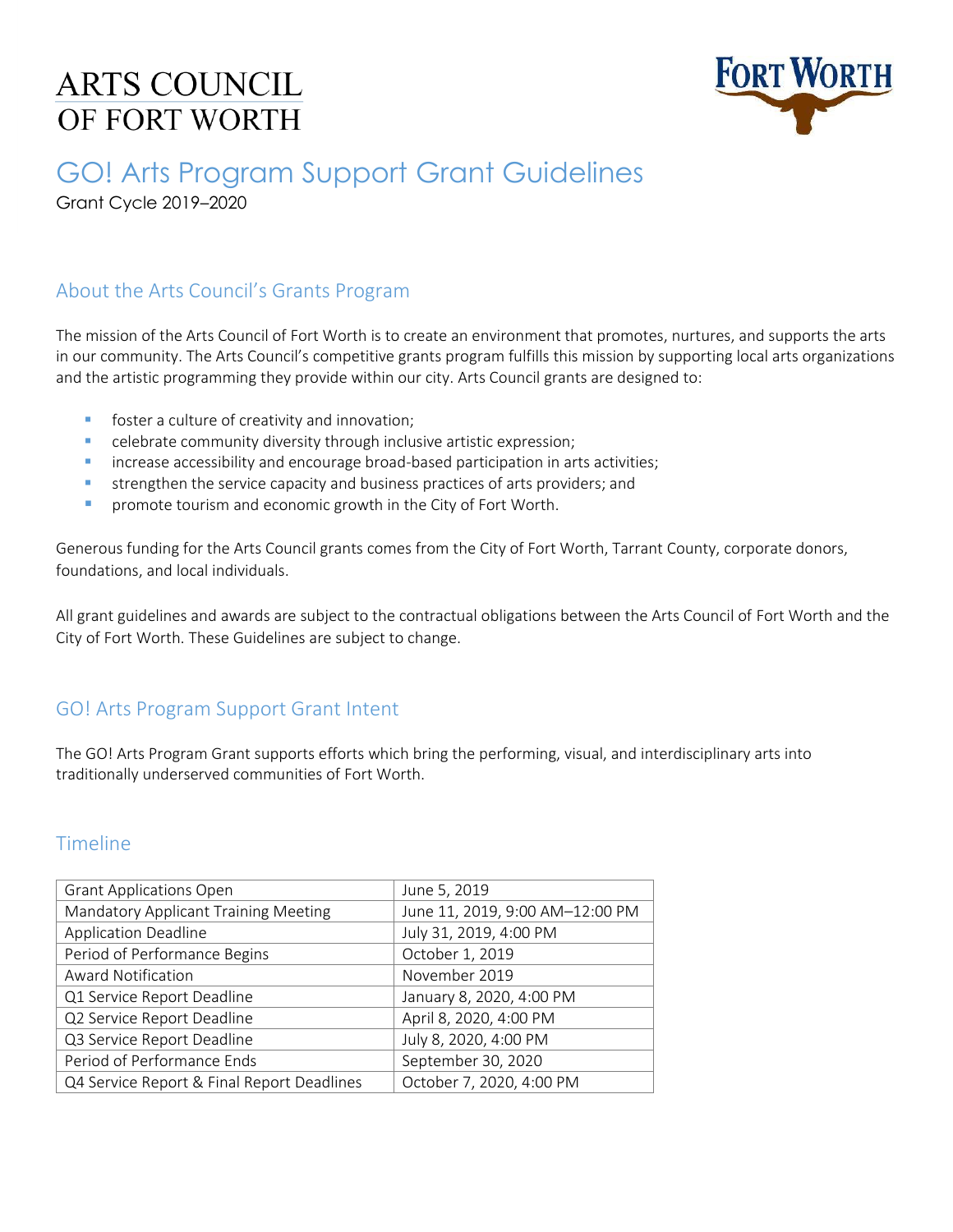## Mandatory Applicant Training Meeting

All applicant organizations must send a representative to the Mandatory Training Meeting. Training participants will walk through the grant guidelines with Arts Council grant program staff, paying special attention to updates and changes. Please [register](https://secure.lglforms.com/form_engine/s/s3em6n0LfxdLq6mu5XTGtQ) to reserve your spot. Up to 2 individuals from each organization may attend. Light refreshments will be served and parking at the Western Heritage Garage will be validated.

## Applicant Eligibility

To be eligible to receive funding from the Arts Council of Fort Worth Grants Program, an applicant organization must:

- be a  $501(c)(3)$  tax-exempt nonprofit in good standing with IRS and up to date with Form 990 filings;
- **•** be a nonprofit arts organization whose primary mission is the presentation or production of artistic programming;
- have a physical headquarters located within the City of Fort Worth (PO Boxes are unacceptable);
- **EXED** demonstrate active operations and a history of at least 2 consecutive years of related program offerings within the City of Fort Worth;
- conduct majority of its work/outreach/programming within the Fort Worth community;
- **Thave a salaried full-time or part-time (15-20 hours per week) administrator that is responsible for and authorized** to address the contractual obligations of the Arts Council Cultural Contract and the business management of the organization (artist fees and honorariums do not satisfy paid staffing requirements);
- **•** compensate salaried staff at a rate no less than the federal minimum wage at the time of grant submission;
- have an organizational budget of \$50,000 or more; and
- meet all compliance measures and be in good standing with the Arts Council Grants Program.

Ineligible applicants include:

- academic institutions and/or their affiliated arts groups;
- fiscal sponsors; or
- former Arts Council grant recipients with overdue, unacceptable, or falsified reports.

### Eligible Requests

Grant recipients will to the programs. Grant recipients will also demonstrate a strong commitment to outcome-based goals and reaching those which most lack other resources for art experiences.

Programs eligible for GO! Arts funding must:

- be single, stand-alone outreach programs;
- **•** go into underserved communities;
- demonstrate inclusiveness of racially, culturally, and economically diverse participants as appropriate;
- take place outside of the organization's home base of operations and/or usual performance venue;
- demonstrably attract the target audience;
- take place within the city limits of Fort Worth; and
- be offered at no cost to program participants. (Organizations may charge a nominal fee to eligible venues).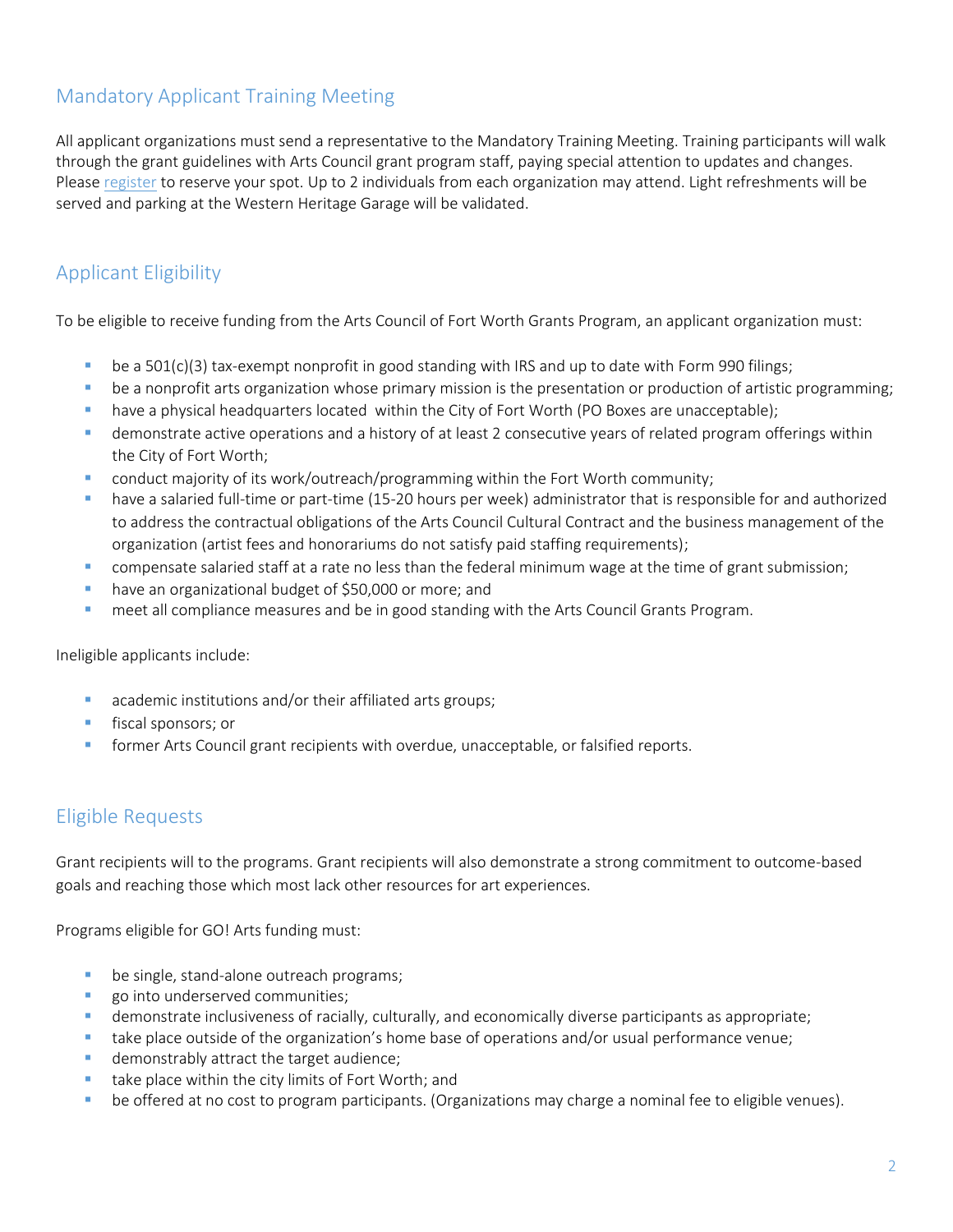Ineligible uses of funding include:

- career day programs;
- **•** in-school programming at non-Fort Worth Independent School District (FWISD) Title 1 schools;
- administrative personnel costs;
- marketing and promotion costs;
- facility costs:
- **E** scholarships, purchase awards, or cash prizes;
- capital improvements, endowments, construction, or real property;
- **•** debt reduction, interest on loans, fines, penalties, or costs of litigation;
- **E** benefits or special events planned primarily for fundraising;
- **E** sub-granting programs;
- **EXECT** activities for which college or university students receive academic credit;
- financing of political activities; or
- programming that is made inaccessible to any audience member based on gender, race, religion, age, sexual orientation, disability, or any other characteristic protected by law.

Suggested venues include:

- community centers;
- **·** places of worship;
- libraries:
- **E** senior centers;
- hospitals;
- Boys & Girls Clubs;
- therapeutic centers; and
- **Title 1 FWISD schools. A list of Title 1 FWISD schools can be found at [https://www.artsfortworth.org/grantee](https://www.artsfortworth.org/grantee-resources/)**[resources/.](https://www.artsfortworth.org/grantee-resources/)

In very rare circumstances, organizations may make a case for utilizing their own venue. In this case, an organization must demonstrate that their venue is fundamental to the artistic experience and that transportation is provided as part of the program, such as providing buses for school programs. Venue exception requests must be made in writing to the Arts Council a minimum of 3 weeks prior to the grant deadline. A written decision will be sent to the applicant within five working days from receipt. Requests should be emailed t[o grants@artscouncilfw.org.](mailto:grants@artscouncilfw.org)

Special consideration will be given to organizations who demonstrate a thoughtful approach and focused outreach to the most underserved in our community. For example, Title 1 schools which due to location or other factors may not be receiving the same level of arts outreach opportunities as other schools in the district. Organizations should also consider citizens of all ages and abilities.

### Application Process

Grant requests are accepted once a year in the summer. Grant cycle announcements and deadlines are posted in the spring on the Arts Council's website. All applicants must apply for funding online through the Arts Council grants portal, accessible via the Arts Council's website, [www.artsfortworth.org](http://www.artsfortworth.org/apply)*.* New applicants must register for the site to begin an application.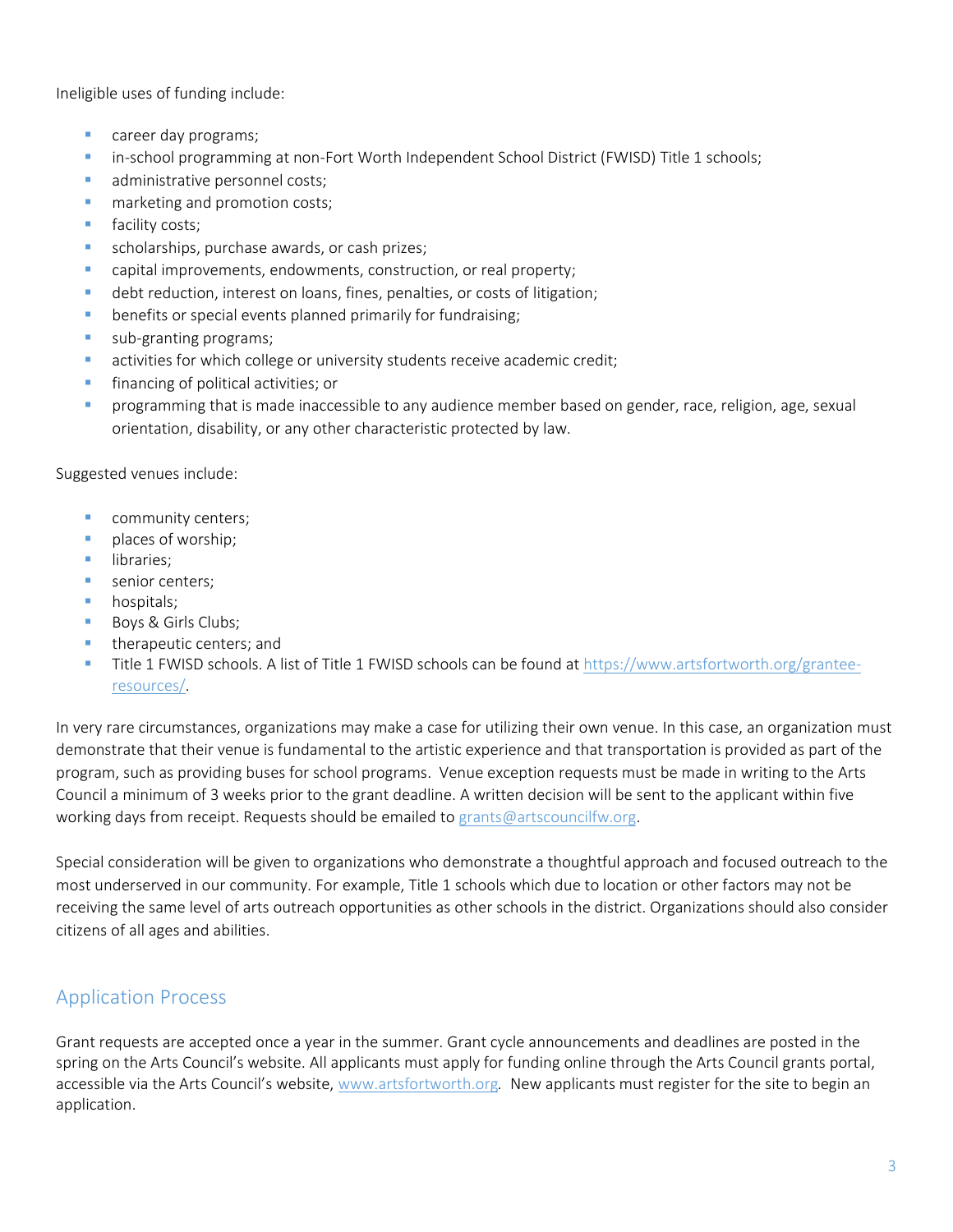In addition to completing the narrative portion of the application form, grant applicants are also required to submit the following attachments:

- current board of directors list;
- **IRS determination letter:**
- financial statements:
- **E** current year-to-date statement of activities;
- IRS Form 990; and
- **■** audiovisual presentation.

Whether submitted through the grants portal, hand delivered, or mailed, all attachments must be received by the application deadline. No exceptions. Attachments received after the application deadline will not be considered and related applications will be marked incomplete and ineligible for review.

Mailed attachments should be addressed to:

Arts Council of Fort Worth ATTN: Grants Program 1300 Gendy St Fort Worth, TX 76107

Once applications are received, each application is reviewed for eligibility and completeness by Arts Council grant program staff. Once this process is complete, the applications are assigned to a panelist evaluator for in-depth review.

#### Audiovisual Presentations

Each application must include submission of a separate audiovisual presentation. Audiovisual presentations will be viewed by evaluators to provide an overview of the applicant organization and/or proposed programming, expanding on and enhancing information already shared in the narrative portion of the application.

Accepted presentation formats include:

- digital video files (such as .mp3, .mp4, .wmv);
- CD:
- DVD/Video: or
- flash/thumb drive.

The following formats will not be accepted:

- PowerPoint:
- YouTube links; or
- Vimeo clips.

Presentation requirements and tips are as follows:

- **•** if the applicant is applying to multiple Arts Council grant programs, each application must include a separate audiovisual presentation and must be submitted in a standalone format (do not submit two audiovisual presentations in the same file or on the same media platform, such as a flash drive);
- applicants are encouraged to submit unique A/V presentations for each grant program;
- applicants are encouraged to create a new audiovisual presentation every grant cycle;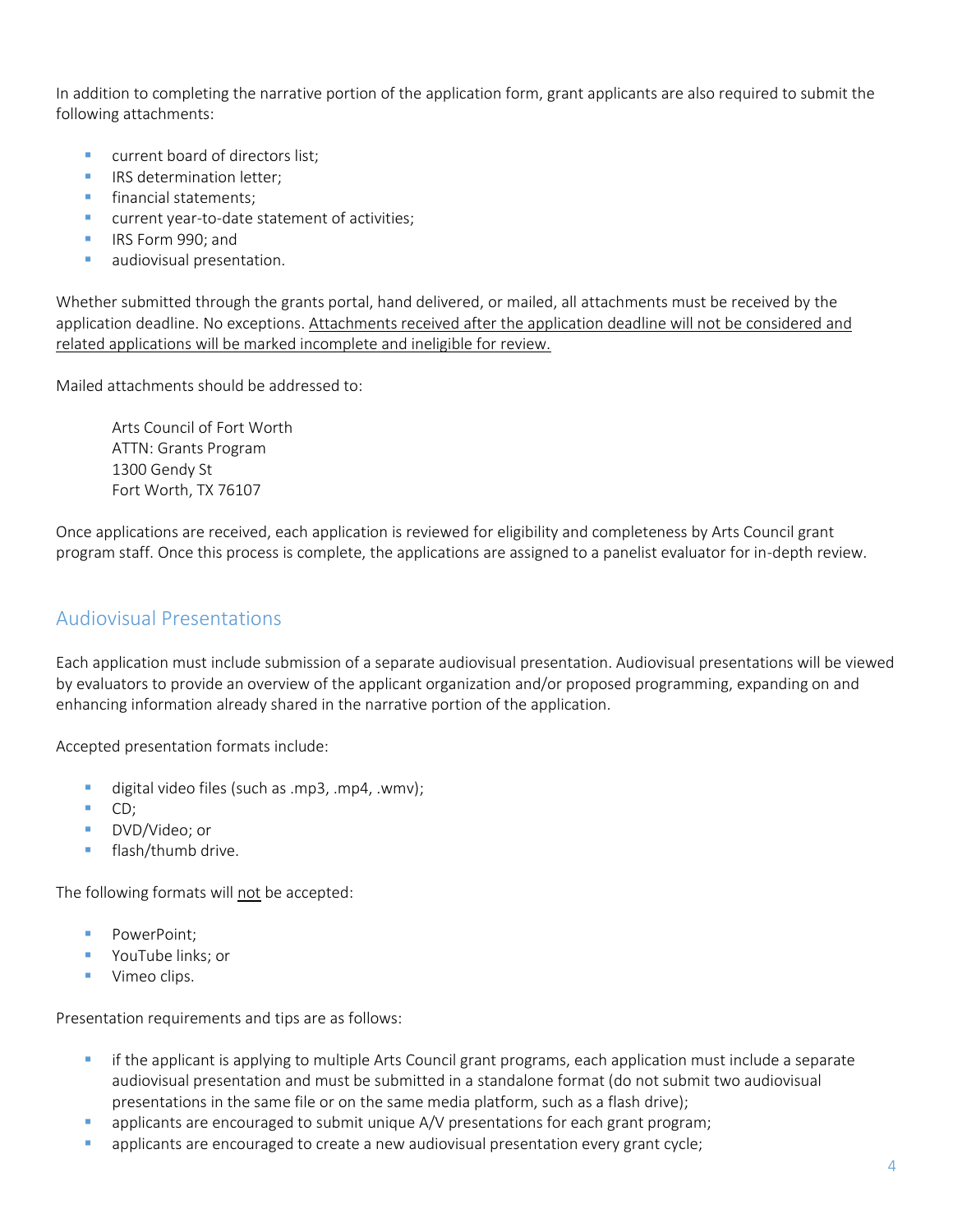- **EXTED 10 I** label your media with media name, grant type, and year;
- **•** presentations are limited to no more than 5 minutes;
- **•** presentations should begin on Track 1 or at the natural beginning of the media;
- test A/V materials multiple times on different systems before submission;
- only feature programs and operations that have taken place within the past 2 years;
- include items that demonstrate programming diversity, audience reached, and impact;
- do not read scripts during the presentation; and
- **■** do not summarize your grant.

Emailed presentations should be submitted to [grants@artscouncilfw.org](mailto:grants@artscouncilfw.org) by the grant deadline. Arts Council staff will make every effort to confirm receipt of A/V material submissions. Applicants who choose to submit via email are strongly urged to do so prior to the deadline. If A/V materials not received for any reason, including technical error, by the deadline, will be deemed ineligible. It is the applicant's responsibility to follow-up prior to the deadline, should a confirmation email not be received.

### Advice & Assistance

Arts Council staff are available year-round to assist with the application process and provide feedback on draft proposals, in advance of the application deadline. Draft applications are accepted for review and feedback up to 2 weeks before the application deadline. Due to the volume of requests, application assistance will not be available the final week before the deadline, however technical support related to the grants portal will be provided. To submit a draft application, send an email to [grants@artscouncilfw.org](mailto:grants@artscouncilfw.org) with your organization name and a request for review. Arts Council staff is also available to consult with applicants via telephone at (817) 298-3037. The staff's role is to assist the applicant in making the best presentation for funding. Staff will not write the applications or prepare attachments for applicants.

#### Panelist Selection

Grant evaluation panels provide the Arts Council with expert guidance so that award decisions can be made objectively. The purpose of each panel is to provide qualitative and professional evaluations of applications based on the application review criteria.

Arts Council grant review panels are composed based on diversity in artistic discipline and may be current or past artists or arts administrators of various roles. Panels also include a representative from the City of Fort Worth. The number of reviewers within each panel varies according to the number of applications received for each grant type. Evaluators must be North Texas residents. Arts Council Board Members are not allowed to serve as panelists during their term on the Board of Directors. Additional considerations include:

- **·** professional qualifications;
- broad-based knowledge of the nonprofit arts industry;
- experience with nonprofits of varying size;
- **■** diverse representation of gender, race, and disability, analogous with city demographics;
- **EXE** geographic location (residential and professional); and
- potential conflicts of interest.

Panelist nominations/applications are accepted year-round and may be made by any individual or organization in Fort Worth. Self-nominations are permitted. Nominations and application forms may be obtained on the Arts Council website at [www.artsfortworth.org/grants/panelists/](http://www.artsfortworth.org/grants/panelists/) or by contacting Arts Council staff. Submitted panelist applications are reviewed by Arts Council program staff for eligibility and appropriate fit within panel composition. Proposed panelists are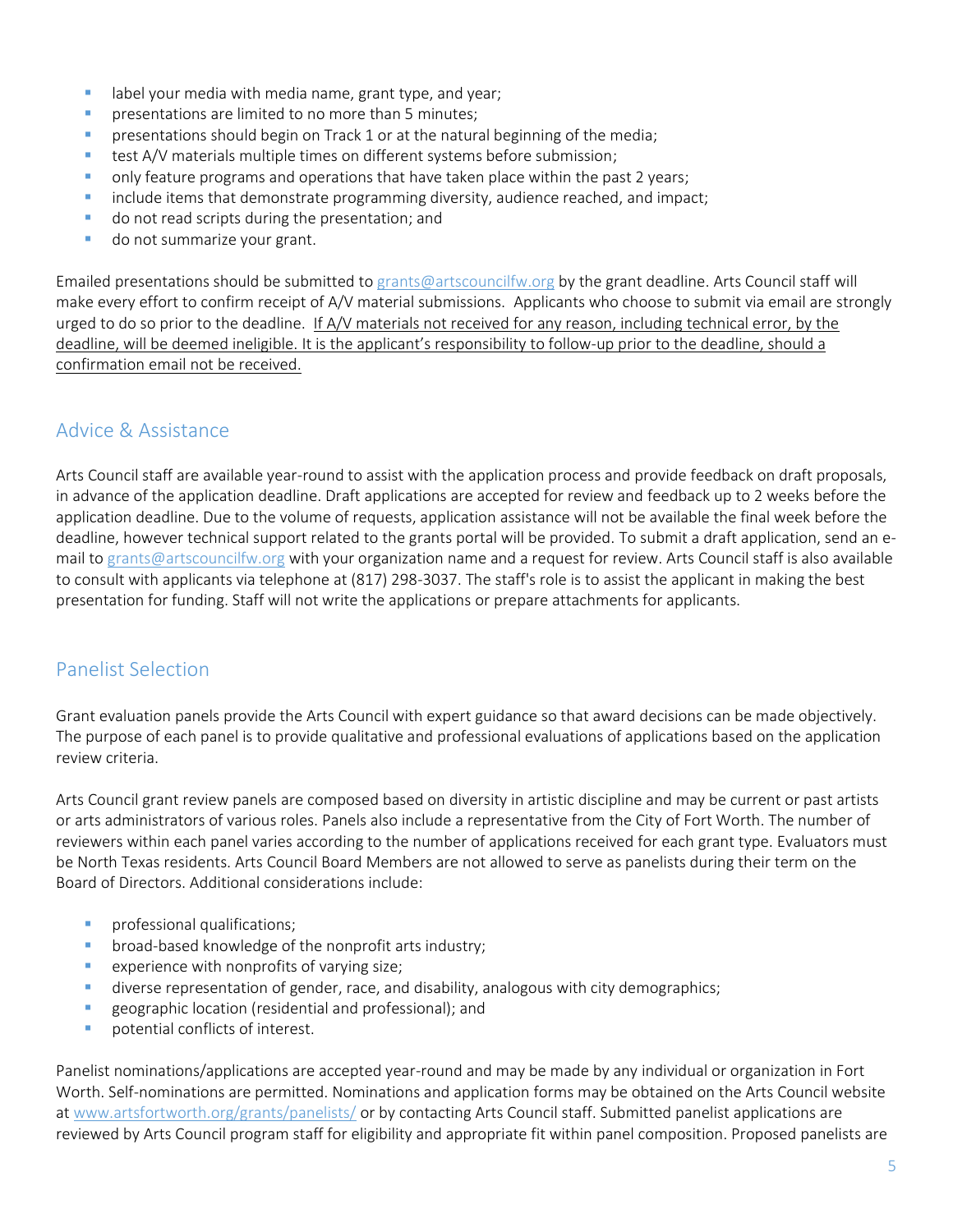presented before the Arts Council Board of Directors for final approval. Submission of a nomination or application to serve on an Arts Council grant panel does not guarantee selection. Selected panelists are formally notified via email of their acceptance on the panels.

All panelists serve single year terms. Panelists may be asked by Arts Council staff to serve consecutive terms to take advantage of their expertise and experience on the panels. In the event of unexpected vacancies, Arts Council staff may appoint substitute panelists from a group of previously approved panelists.

Prior to the review sessions, panel members participate in a mandatory evaluation training session. During the training session, panelists are familiarized with grants program policies and procedures, as well as guidelines for objective evaluation of applications. Panelists are welcome to consult with Arts Council staff about the grant process or funding policies any time throughout the grant year.

#### Panel Review Process

Panelists are charged with reviewing each application within their designated grant pool online prior to the grant review sessions, paying special attention to their primary and secondary reviewer assignments. As primary reviewers, panelists will serve as discussion leaders during the panel review sessions. As secondary reviewers, they will serve as backup discussion leaders should the primary reviewer not be able to attend the session for any reason. During this preliminary review time, panelists may present Arts Council staff with questions related to the applications. Panel questions are communicated to the applicant organization for response prior to the panel review session.

Grant panels convene in October to review submitted applications. Prior to the review discussions, panelists complete Conflict of Interest disclosures and are reminded of the goals and objectives of their role as volunteer reviewers. All efforts are made to seat panelists who do not have any conflict of interest within the panels. In the case that a conflict of interest is revealed on the day of the review, the panelist in question is required to remove themselves from the discussion during review of that application and will not be allowed to score that application.

Applications are reviewed in order alphabetically. Each application review begins with a presentation of the applicant's submitted audiovisual attachment; exactly 5 minutes are allotted for this observation. Arts Council staff will stop the presentation at 5 minutes regardless of whether or not the presentation has concluded. No exceptions. Immediately following the audiovisual review, panelists are allowed 7 minutes to discuss the organization and/or proposed programming's strengths and weaknesses. Each discussion is led by the panelist assigned to the relevant application. Panelists are instructed to present criticisms in a constructive manner and maintain a professional demeanor during the entirety of the review.

Arts Council staff keeps time and directs the panel meeting to ensure that all discussions are active and consistent with the evaluation criteria. Arts Council staff does not contribute to the evaluation discussion or score applications. Arts Council staff can, however, provide factual clarifications, application updates (such as major staffing changes) and current or past grant program compliance information. Panel comments are recorded by Arts Council staff. Immediately following each discussion, Arts Council staff provides an oral overview of key panel comments for reinforcement and necessary correction. After each review is completed, panelists record their scores for the relevant application on the ballots provided. Panelists do not make recommendations on dollar allocations or funding decisions.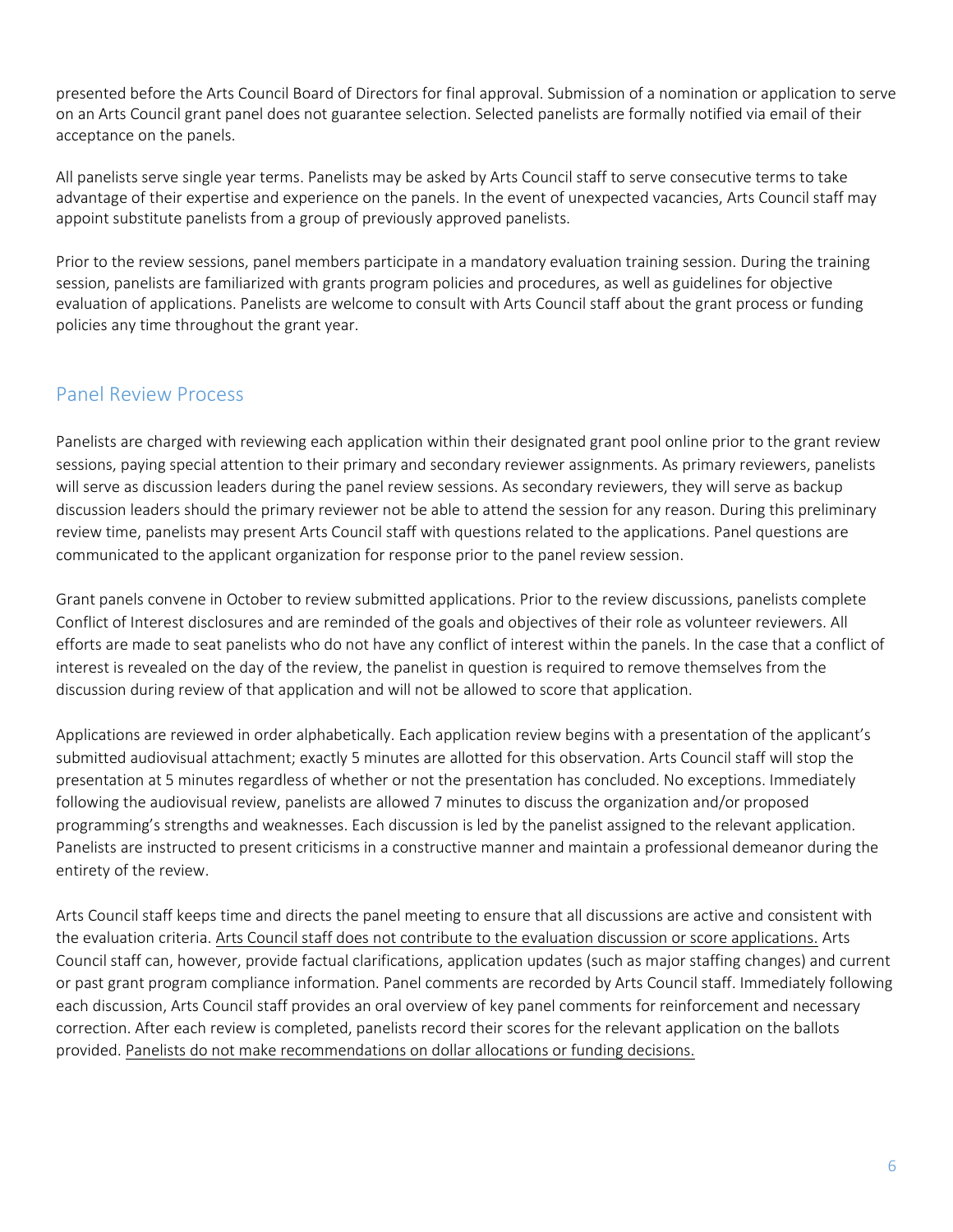## Evaluation Criteria

Applications are evaluated and scored by panelists on the merits listed below. All evaluations and awards are based on merit, not need.

| Impact                  | 50 pts    |
|-------------------------|-----------|
| Capability              | 25 pts    |
| Artistic Merit/ Mission | 25 pts    |
| Total                   | $100$ pts |

Impact:

- Does the outreach program serve identifiable underserved populations?
- Is the programming relevant, appropriate, and accessible for the target audience and broader community?
- Will the program have a measurable impact?
- Does the organization have key metrics and evaluation plans to track success against stated goals?
- Does the program present art works that are inclusive of all members of the community or are used to tell stories that are inclusive of all members of the community?

#### Capability:

- If the organization has received Arts Council funding in the past, has the organization adhered to grant guidelines and provided accurate reports in a timely manner?
- **E** Is there stability within the organization and its leadership?
- Does the organization have the administrative capacity to carry out its goals today and plan for tomorrow?
- **•** Does the organization have financial stability, including diversified revenue sources?
- Does the organization present a clear, realistic budget?
- Does the organization have consistent and reliable methods for planning and implementation of programs?
- **EXEC** Is there evidence of support from the community?
- Is the Board actively involved in the organization?
- Does the organization have a defined strategy for growth and/or sustainability?
- If the organization is operating at a deficit, does it have a reasonable plan for reversing this trend?

Artistic Merit/Mission:

- Is the program mission-driven?
- Does the program demonstrate progress against the organization's stated mission and goals?
- Do the organization's goals, and specifically the intent of the proposed outreach program, align with the Art Council's mission?
- Does the program and its artistic staff demonstrate innovation, excellence, and creativity?
- Does the program engage quality outside artists/present quality artworks that advance the mission of the organization?
- Does the program have importance to the artistic field, artists, audience, and/or community?

#### Awards

Organizations may request program support up to \$70,000. Requests may not exceed 50% of the program budget or 25% of the organizational budget. Awarded funds can only be expended on the proposed outreach program. If funds awarded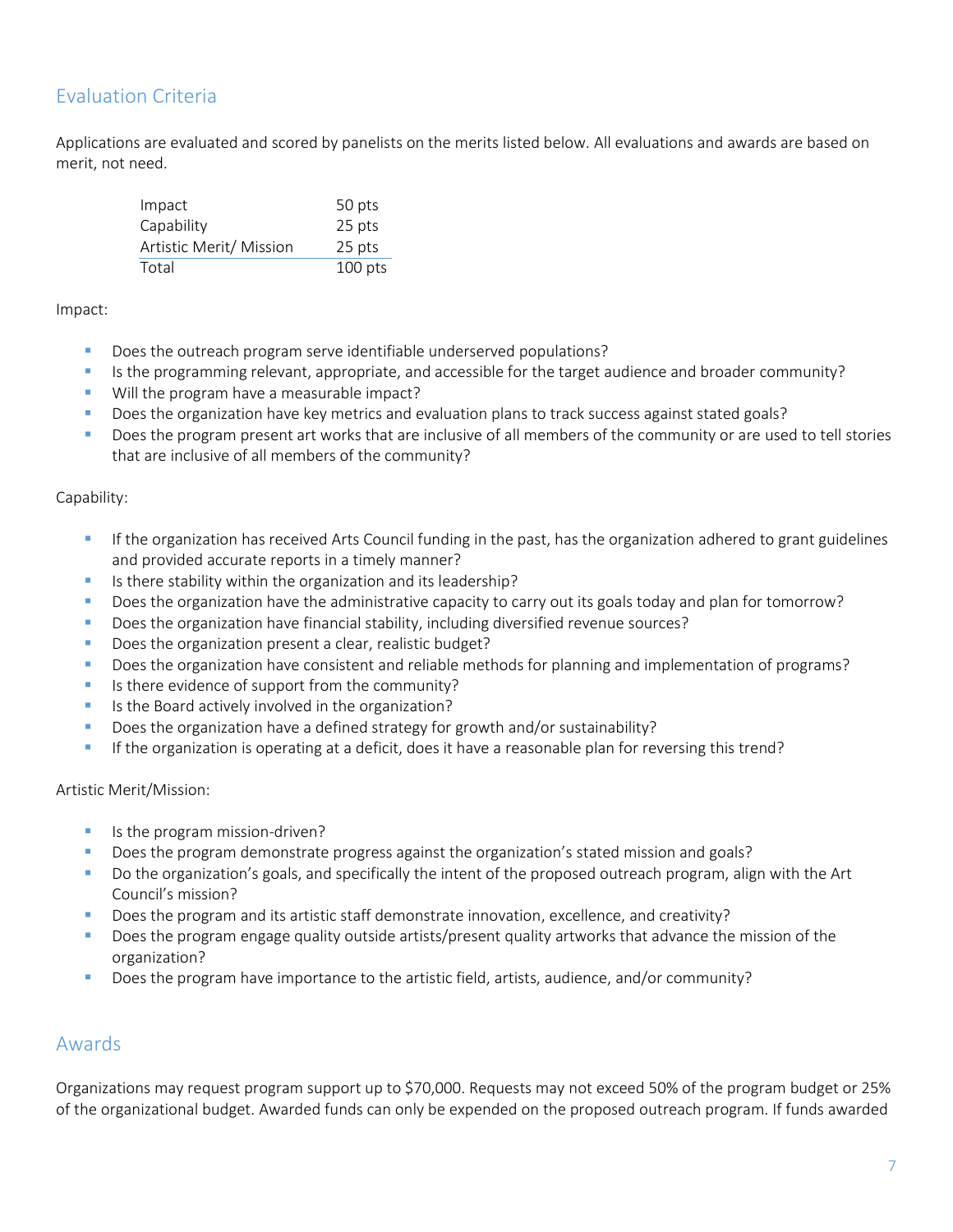are less than funds requested, the grant recipient will need to provide a revised budget, as well as a revised program schedule, accounting for the reduction.

Awarded funds can only be expended on the proposed activities that take place within the City of Fort Worth.

Grant awards are determined by the following factors:

- **■** amount of funding available;
- number of eligible applications;
- **·** review panel scores; and
- **•** award compliance (including timely submission of required reports from previous grant years).

Once average panel scores are finalized, awards are allocated by Arts Council staff through use of predetermined funding matrices. Funding matrices are developed prior to the grant review sessions to ensure award allocations are fair and replicable. Matrix award values are based on available funds and the number of eligible applications within each grant pool. Total funds requested traditionally exceed the funds available. As such, few applications receive the requested amount of funding. Funding is not guaranteed. Award determinations are approved and finalized by the Arts Council Board of Directors.

Award notifications are sent to each applicant organization via email. Application scores and panelist comments for all applicant organizations are then uploaded to the Grants Portal. For grant recipients, award details and grant agreements stipulating the terms of the award are also made available through the Grants Portal. Grantees must return the fully executed grant agreement by the stated due date. Grant agreements not received by the deadline will be voided and funding will be reallocated. Grant recipients will also be asked to share photos for promotional use. All awards are made public via the Arts Council website and through various agency publications.

### Matching Requirement

GO! Arts Program Support Grant recipients are required to procure and provide evidence of a 1:1 cash match of the funds awarded through any combination of earned or unearned income. The match may not utilize the same funds used for the Operating Support Grant match. The grant recipient's failure to meet the match will result in a proportionally reduced grant award and may require reimbursement to the Arts Council.

### Appeals

Written appeals must be submitted to the Chairman of the Board within thirty days of the initial ineligibility notification. Appeals are considered by a review process committee, appointed by the acting Arts Council Board Chair. The review process committee will report its findings and recommendations to the Arts Council Board of Directors for further action. Appeal responses are sent via mail. All decisions of the Arts Council and its Board of Director's are final.

#### Payment

Payments are made based on City of Fort Worth mandated payment schedules. Payments will be made in 2 equal installments in January and October of the funded year (upon submission of the first quarterly service report and final report). Organizations that complete the funded program may submit final reporting before the deadline and may qualify for early final payment. All payments are contingent upon the satisfactory completion of Arts Council grant requirements, including but not limited to the full execution of the grant agreement, the submission of revised program budgets and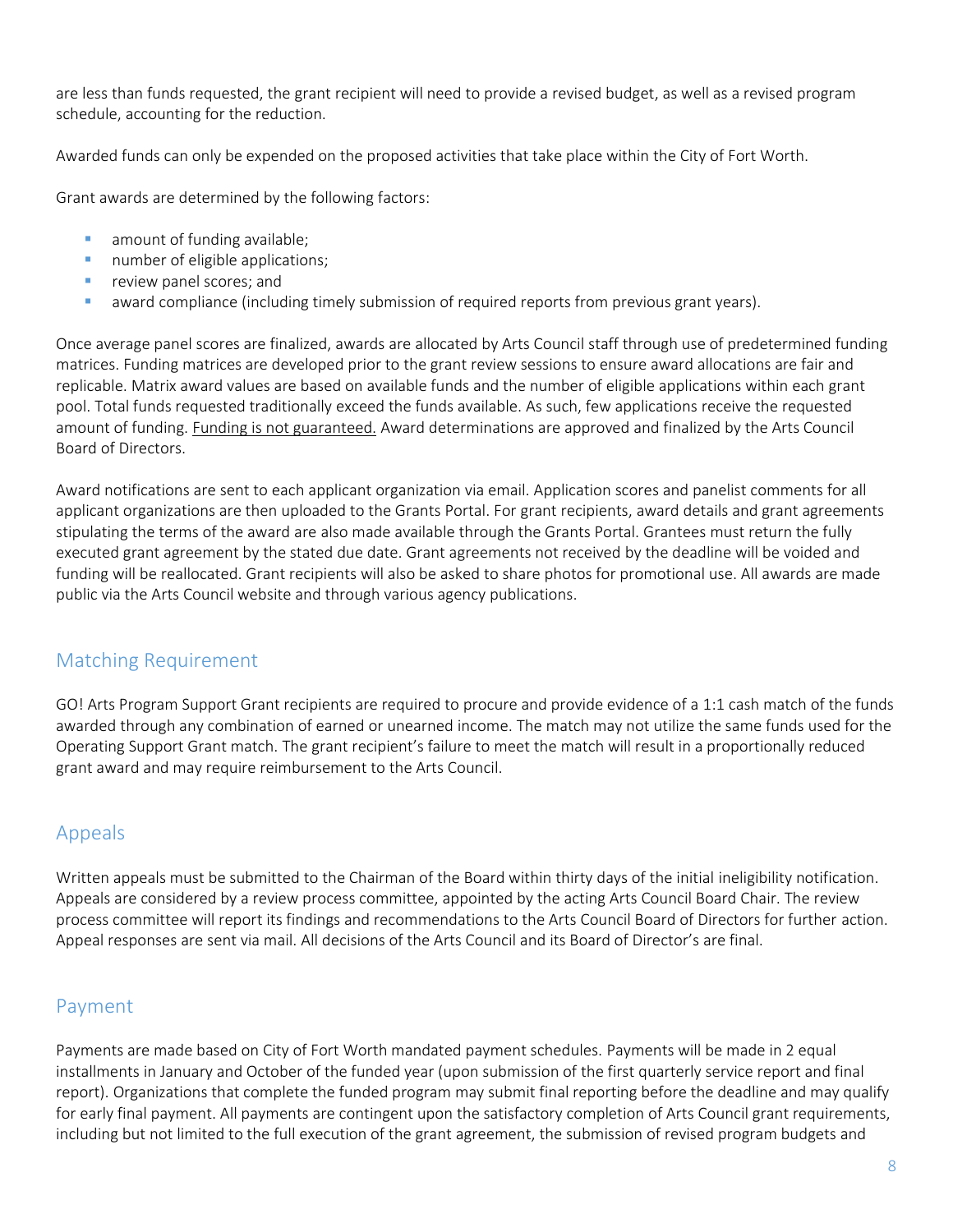schedules, satisfactory past grant reporting, and completion of any Arts Council site visit action items. All payments are subject to the availability of funds from City contracts. All payments are made via check.

### Acknowledgement

Grant recipients must acknowledge the Arts Council of Fort Worth and the City of Fort Worth in the following ways:

- **•** a credit line and/or Arts Council logo must appear in all published materials and announcements regarding grant-supported activities with language similar to: "[Organization or project] is supported in part by a grant from the Arts Council of Fort Worth";
- one page of each season program or playbill must be reserved for a listing of Arts Council donors.; and
- the City of Fort Worth should be recognized whenever Arts Council funding is acknowledged.

Donor listings and logos are available for download at [www.artsfortworth.org/grantee-resources/](http://www.artsfortworth.org/grantee-resources).

#### Reporting

Grantees are required to submit quarterly service reports throughout the year, sharing presentation numbers, locations, and dates, attendance figures, and Fort Worth City Council Districts served. Grant recipient will also submit a comprehensive final report to the Arts Council detailing the use of funds, additional income sources, activities assessment, and statistical outcomes, at the end of the grant period.

All reports are to be obtained and completed via the online grants portal. Failure to complete reporting requirements as specified below is considered a breach of contract with the Arts Council of Fort Worth:

- **•** each delinguent report will result in a 5 point demerit per day from the organization's final application scores for the next grant cycle;
- organizations with outstanding reports are ineligible to sign any new contracts for funding;
- **•** organizations with outstanding reports on the date of new grant application submission are deemed ineligible for funding;
- **•** organizations with 3 or more late reports in the current grant cycle are deemed ineligible for funding for the next grant cycle; and
- **The failure to submit a final report within thirty (30) days after the contact end date will result in forfeiture of all** remaining award payments to the Arts Council of Fort Worth and result in an automatic void of any new/pending award contracts executed between the Arts Council of Fort Worth and the grantee.

### Site Visits

Periodically, Arts Council staff will conduct in-person site visits with awards recipients. During these visits, Arts Council staff reviews financial records for received Arts Council grants. Report forms submitted to the Arts Council are the basis for these reviews. Grantees must show copies of checks, bank statements, and/or other financial documentation that supports the expenditure line items on the report forms. Any pending or future grants are contingent on the satisfactory outcome of the monitoring visit and resolution of any inaccuracies found in the report form.